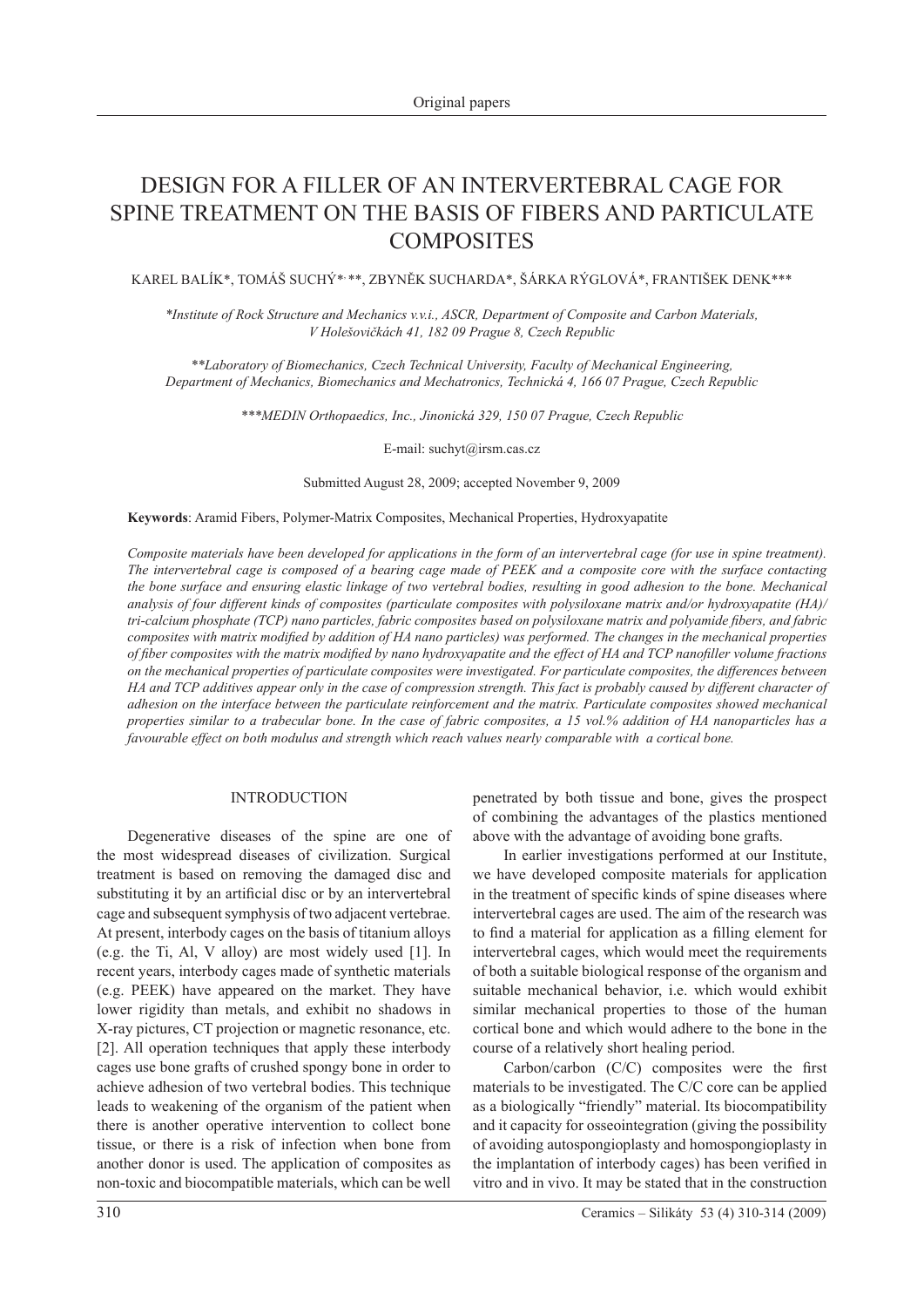of the implants a combination of a cage with a biologically favorable C/C composite core solves the problems of the strength of the fragile core, while its biological benefit remains preserved. Unfortunately, the relative fragility of C/C composites and above all their carbonized matrix leads to a risk connected with the potential release of particles into the organism, either in the course of introducing the implant into the intervertebral space or due to the effect of micromovements during the first period of healing [3, 4].

Another material under investigation for this application was a composite on the basis of glass fibers and polysiloxane matrix [5]. This composite exhibited suitable mechanical properties in comparison with cortical bone, especially almost identical rigidity. In the course of the biological evaluation, the glass composite exhibits a behavior that is in principle inert. However, when the composite structure is modified by adding hydroxyapatite (HA) particles (10 wt.%, particle size 5 μm), creating optimal open pores on the composite surface, the stimulation of the adhesion of the bone cells to the composite can be increased. It has been found that, apart from other factors such as surface energy and chemical composition [6], surface characteristics play an important role in fixing the implant in the patient's body [7]. Osseointegration, leading to a good union of the implant with the surrounding bone tissue, is thus greatly affected by the surface porosity (larger adhesion area) and also by the mechanical stability of the implant [7]. Histological examinations have also shown that the material is not susceptible to abrasion.

The effect of modifications of the fiber composites by enriching their matrix with calcium phosphate powders was further studied in the case of composites based on a polysiloxane matrix and on a balanced aramid fabric [9]. The aim of this investigation was to find a suitable ratio of the additives in the matrix and to verify their effect on the mechanical properties of the composite. In this case, four types of fillers were tested, namely nano and micro HA and nano and micro tri-calcium phosphate (TCP). It has been shown that in general both the microfillers and the nanofillers reduce the modulus of elasticity in bending. The bending strength increased with the addition of nanopowders. Microparticles tend to produce a negative effect of bending strength decrease, which is probably caused by their non-uniform dispersion in the composite matrix or by the formation of aggregates. The addition of nanopowders results in a positive effect on the mechanical properties compared to microparticles. From the point of view of mechanical properties, the addition of  $10 - 15$  vol.% of nanoparticles appears to be the optimum amount for achieving suitable optimization of the mechanical properties without any changes in the inner structure of the composite.

This paper describes the preparation of two composite materials for application in the form of intervertebral cages fillers: a composite on the basis of an aramid fabric, and polysiloxane matrix added with an optimum amount of a nanofiller. The paper goes on to deal with the preparation of a particulate composite or of an added matrix alone, on the basis of polysiloxane added with nano HA or nano TCP. The effects on the mechanical properties of the volume and the type of additives are investigated.

## EXPERIMENTAL

#### Cores on the basis of fiber composites

Composite materials reinforced by a polyamide fabric (Aramid balanced fabric, fibers HM 215, Hexcel, FR) and Lukosil M 130 polysiloxane matrix (Lučební závody Kolín, Czech Republic) were prepared. In order to increase the osseointegration of the final material, an optimum [9] quantity of nano HA powder additives in the amount of 15 vol.% filler/matrix  $(Ca_{10}(P04)_6(OH)_2)$ , particle size of 50 – 150 nm, Berkeley Advanced Biomaterials Inc., San Leandro, USA) was added to the matrix. The preparation of composites modified in this way consisted mainly in preparing the matrix with the added powders, subsequent impregnation of the fabrics, and assembling the composite from the prepregs. The cores of the interbody cages, identical in shape and dimensions, were prepared



Figure 1. A basic design of the intervertebral cage with a composite core M 130 + Aramid + HA

from these prepregs. The impregnated fabric was wound on the assembled uncured composite with dimensions of  $11\times16\times3$  mm. This procedure provides the possibility to wind the band of impregnated fabric  $(11\times107 \text{ mm})$  to the shape, with dimensions corresponding to the core of the interbody cage (Figure 1), without forming large pores in the bending places of the fabric. In this way, strong connection of the individual layers is ensured.

The sample wound in this way is then inserted into the press mould, and there it is subsequently heated to 135°C for 2 hours and cured under pressure 1.1 MPa at 225°C for 4.5 hours. The temperature and the pressing cycle correspond to the optimum increase in the viscosity of the matrix. The cores cured in this way were then submitted to mechanical compression tests, in order to determine the modulus of elasticity in compression and the compression strength. The course of the tests corresponded to the EN ISO 604 standard.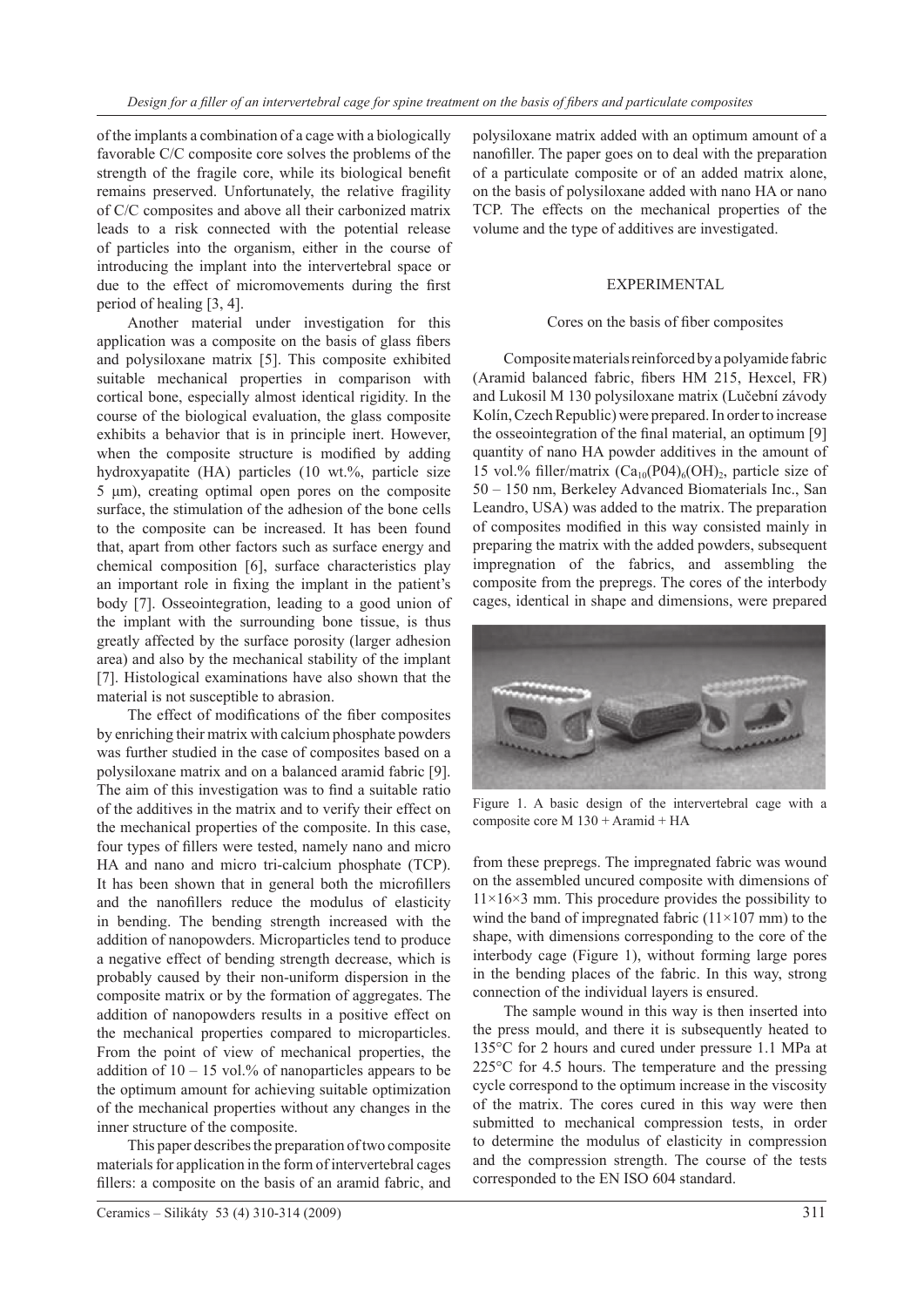Cores on the basis of particulate composites

Particulate composite materials based on the Lukosil M 130 polysiloxane matrix (Lučební závody Kolín, Czech Republic) and identical fillers (HA and TCP) as in the case of fabric composites were also prepared. The main problem in preparing composites with a polysiloxane matrix is the content in primary volatile components, i.e. the solvent and humidity, both in the resin and in the particulate reinforcement, as well as the content in the volatile components that are formed, especially water formed in the course of a polycondensation reaction of the resin.

After a series of technological experiments, a compromise technology for preparing the moulding mixture was chosen. It consists in admixing the reinforcement to the solution of the resin for at least 8 hours at room temperature, and subsequent evaporation of the solvent at 60°C for at least 12 hours in vacuum. This intermediate product was then homogenized in a kneading machine at room temperature for at least 4 hours. On the basis of preliminary tests, we chose a curing temperature regime with a starting temperature of 160 $\degree$ C, rising slowly to temperatures of 210 – 220 $\degree$ C, with total exposure time of up to 24 hours. There was a possibility of reducing the time of exposure due to the fact that the preparation is performed at gradually rising temperature and rising pressure, which reduces the volume of the released water vapour. When the sample is cured, it is also sufficiently resistant to the pressure of the enclosed vapours formed at higher temperatures. In

addition, a favorable part is played by the particles of the reinforcement, which can absorb a certain amount of the water that forms. It would be advantageous to apply the highest possible pressure, but the increase in temperature at the beginning substantially reduces the viscosity of the resin and there is a danger of it being lost by outflow through the leaks between the pistons and the casing of the mould, as well as settlement of the particulate reinforcement in resin that is not yet cross-linked.

Cylindrical samples cured in this way (10 mm in diameter and 15 mm in height) were subsequently submitted to mechanical pressure tests in order to determine the modulus of elasticity in compression and of strength under compression. The course of the tests corresponded to the EN ISO 604 standard.

An image analysis of the polished sections was performed using LUCIA software, ver. 4.8 (Laboratory Imaging, Inc., Czech Republic). The above mentioned mechanical properties were determined by the Inspekt 100 HT material tester (Hagewald & Peschke, Germany). A statistical analysis for all tests was carried out by nonparametric analysis of variance, at a significance level of 0.05 (Kruskal-Wallis test, Mann-Whitney as a post hoc test).

## RESULTS AND DISCUSSIONS

## Mechanical properties

Sample designations and summary results are listed in Table 1 and Figures 2, 3.

Table 1. Designation of mechanical test samples

|                        | Sample designation                                   | Material        |
|------------------------|------------------------------------------------------|-----------------|
| Fabric composites (FC) | Polysiloxane matrix, Aramid fabric                   | M130+Aramid     |
|                        | Polysiloxane matrix, Aramid fabric, 15% vol. nano HA | $M130+Aramid+N$ |
| Particulate composites | Polysiloxane matrix, nano HA                         | $M130+N$        |
|                        | Polysiloxane matrix, nano TCP                        | $M130+NF$       |





Figure 2. Modulus of elasticity in compression of pure matrix  $(0\%)$ , particulate (M130+N, M130+NF) and fabric composites (FC).

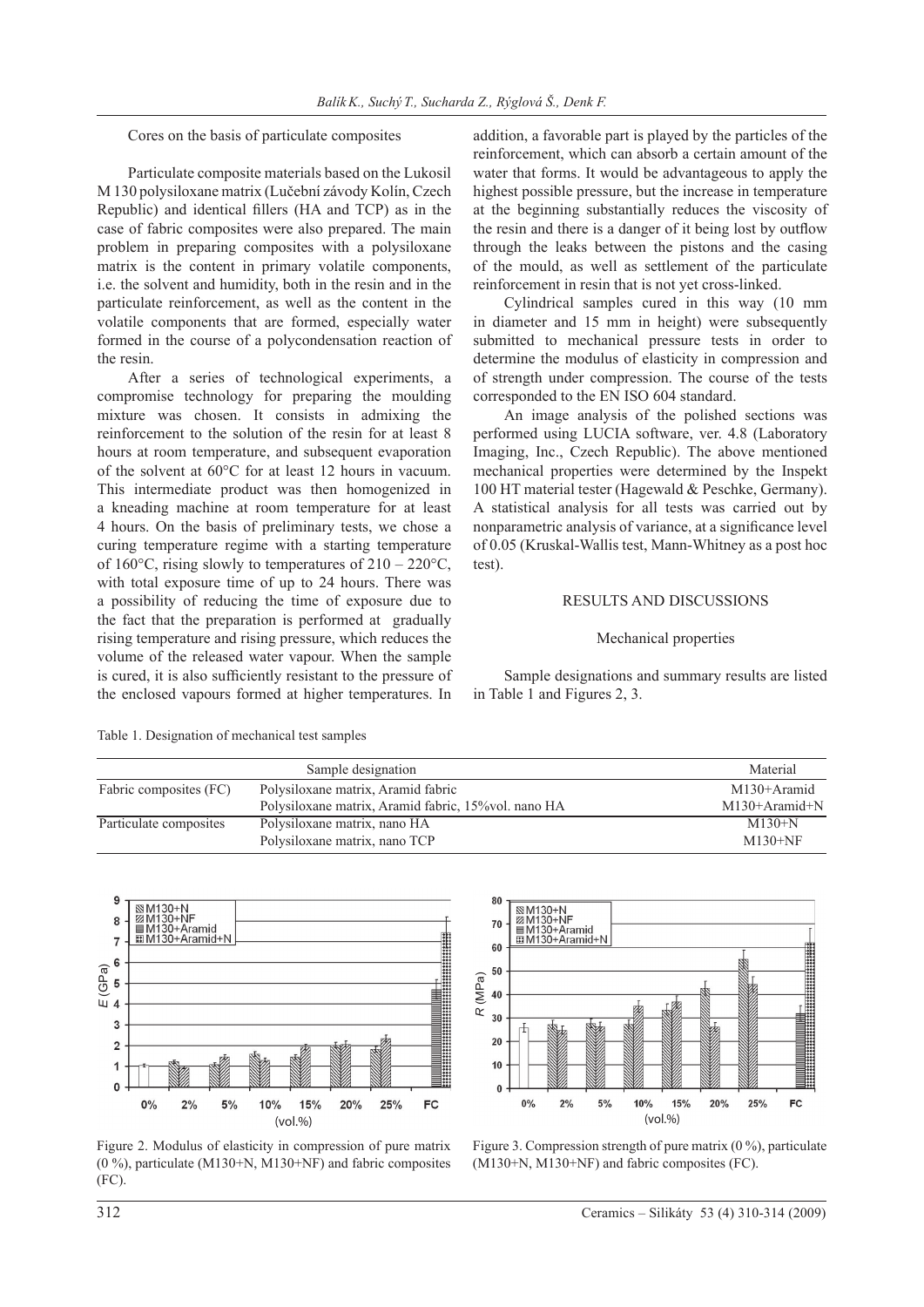

Figure 4. Core of an intervertebral cage made of a composite on the basis of Aramid and a polysiloxane matrix modified with HA.

The addition of a powder additive to the matrix results in an increase in both the modulus of elasticity in compression and the compression strength. This finding does not correspond fully to the changes in the mechanical properties measured by means of a bending test [9]. We can assume that with another type of loading no other course of the dependence on the volume of fillers in the matrix will be obtained. On the basis of the image analysis performed here (Figures 4 and 5), it can be stated that this effect is caused mainly by optimizing the physical properties of the matrix containing additives. This probably results in higher saturation of the reinforcing component and lower loss of matrix in the course of curing. This fact is illustrated by the findings of the image analysis, where we observe not only a higher amount of pores in the bends of the reinforcement but also local delamination in the central part of the core.

In the case of particulate composites (Figures 6 and 7), both the modulus and the strength increases together with increasing volume filling with HA or TCP. Here, for the absolute majority of series, the linear regression with confidence bands is satisfactory. This confirms that these reinforcements also have a generally reinforcing effect for this type of composite. In this case, values in the range of 0.8 to 2.3 GPa are attained, which is a value approximately one order of magnitude lower than the modulus given for the cortical bone. However, we can assume that if the material is applied in the form of a filling of an intervertebral cage, this system will exhibit higher overall rigidity. When comparing nano HA and nano TCP particles, no statistically significant differences in reinforcing effect were observed. We can sum up that the value of the volume filling has a substantial effect on



Figure 6. Micrographs of a polished cross-section of particulate composite M130+N (15 vol.%).



Figure 5. Detail of a wound core (location of the reinforcement bending). The technology of the production ensures strong binding of the individual layers at the site of the fabric winding.

the resulting modulus of elasticity in compression.

In the case of the compression strength of the particulate composites added with nano HA, up to 10 vol.% filling no reinforcing effect of the particles was observed, and with 15 vol.% filling and more the compression strength rises evenly from 25 MPa up to 55 MPa. In the case of nano TCP, the reinforcing effect of the particulate filler appeared in a single jump only above approximately 10 vol.%. In comparison with the nano HA series, the rise in compression strength is slower, and the maximum values attain on average approximately 45 MPa. In general, composites with nano HA particles attain better results than those with nano TCP particles.

This effect is probably caused by a different character of the adhesion between the reinforcement and the matrix on their interface. This emphasizes the difference between the types of particulate reinforcement. This is to be expected, because strength depends on effective transfer between filler and matrix and is affected by particle/ matrix adhesion [10]. Differences in particle/matrix adhesion of HA and TCP can possibly be explained by the different character of the interactions at the interface between the matrix and the particles. Unlike TCP, the filler HA in its crystalline form consists of two molecules, hence it contains two OH groups which provide the possibility to form a chemical bond with the OH group



Figure 7. Micrographs of a polished cross-section of particulate composite M130+NF (15 vol.%).